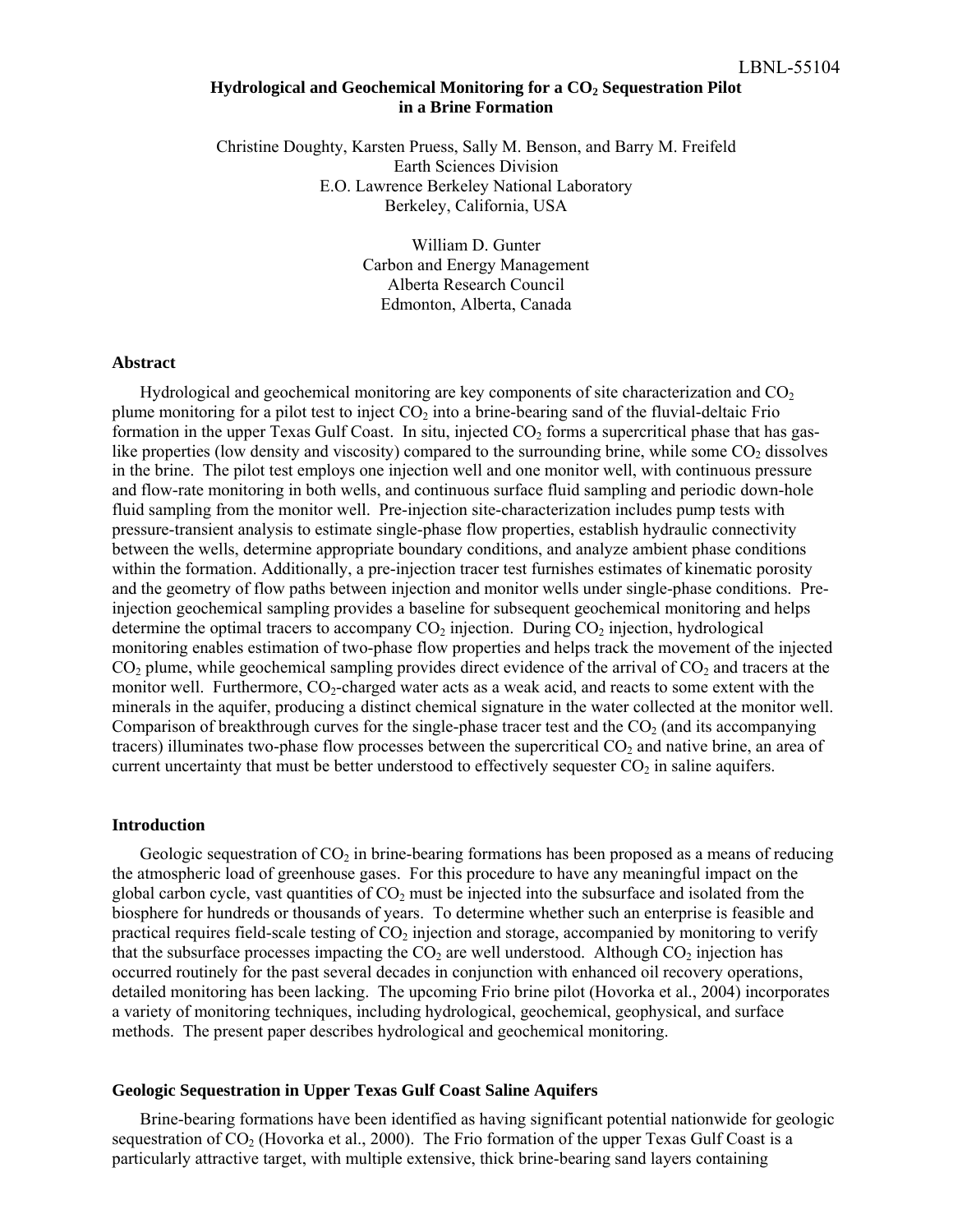significant permeability and porosity at depths suitable for sequestration (>800 m), and an extensive overlying shale layer to serve as a top seal. Additional key features that make the Frio formation wellsuited for geologic sequestration include the existence of many localized  $CO<sub>2</sub>$  point sources (power plants, refineries, chemical plants), formations that are well characterized due to stratigraphically and structurally analogous petroleum reservoirs, extensive use of the Frio for deep well injection of hazardous waste, and CO<sub>2</sub> injection technology developed for improved oil recovery that has been tested in analogous Gulf Coast formations. Figure 1 shows a portion of the Texas Gulf Coast including the Frio pilot site at the South Liberty oil field.

#### **Frio Pilot Geologic Setting**

At the South Liberty field (Figures 2 and 3), the upper part of the Frio formation consists of interleaved sands and shales typical of a fluvial-deltaic environment. Many of the shales are discontinuous lenses, but a thick, regionally extensive shale known as the Anahuac Shale provides a continuous top seal for the Frio sands. Near the top of the Frio at about 1500 m depth is a 25-m-thick sand layer known as the C sand, which is divided by a 0.3-m-thick shale layer into upper and lower zones. Our injection target is the 10-m-thick upper zone of the C Sand, above the thin shale. Sand permeability in this zone ranges from 10 to 150 md, with an average value of 50 md; sand porosity ranges from 20% to 30%, with an average value of 25%. A typical porosity profile inferred from wire-line logs is shown in Figure 4.

The South Liberty field is located on the flank of a salt dome, where the Frio has an average dip of about 15°. The formation is partially compartmentalized into fault blocks by large sub-vertical faults (Figure 3), with some small faults within the blocks.

 The C sand is presumed to be brine-saturated, with total dissolved solids (TDS) estimated to be 100,000, based on regional information. Although the South Liberty field is inactive now, historically hydrocarbons were produced at about 2400 m depth.

## **Frio Pilot Wells**

The Frio Pilot employs two wells, a newly-drilled well to serve as the injection well and an existing well to be recompleted as a monitor well. Both wells will have  $5\frac{1}{2}$ -inch casings, and be perforated over the C sand interval. Packers will isolate the C sand from overlying and underlying layers. The injection well will use 27/8-inch injection tubing. The target separation for the two wells is 30 m, with the injection well sited directly down-dip (south) of the monitor well.

### **Flow and Transport Processes**

We plan to inject 3,750 tonnes of  $CO<sub>2</sub>$  over a two-week period. The nominal injection rate will be 250 tonnes/day, which is roughly equivalent to 50 gpm. Ambient reservoir conditions are expected to be about T =  $64^{\circ}$ C and P = 150 bars. The critical point of CO<sub>2</sub> is T = 31<sup>o</sup>C and P = 73.8 bars, implying that in situ  $CO<sub>2</sub>$  will form a supercritical phase and partially dissolve in the aqueous phase (brine). The supercritical phase is gas-like in that it is less dense and less viscous than the surrounding brine. Here, we refer to the supercritical phase simply as gas. Dissolved  $CO<sub>2</sub>$  slightly increases the density of the brine, resulting in the interesting dynamic that gas-phase and dissolved-phase  $CO<sub>2</sub>$  experience opposite buoyancy forces.

We use the numerical simulator TOUGH2 (Pruess et al., 1999) with a special fluid property module for CO2-brine mixtures (Pruess and Garcia, 2002) to model the multi-phase, multi-component flow and transport processes arising from injection of  $CO<sub>2</sub>$ . The porosity profile shown in Figure 4 provides the fundamental information for deriving other flow properties such as permeability and characteristic curve parameters. Figure 4 also shows the discretized representation of the porosity profile used for the three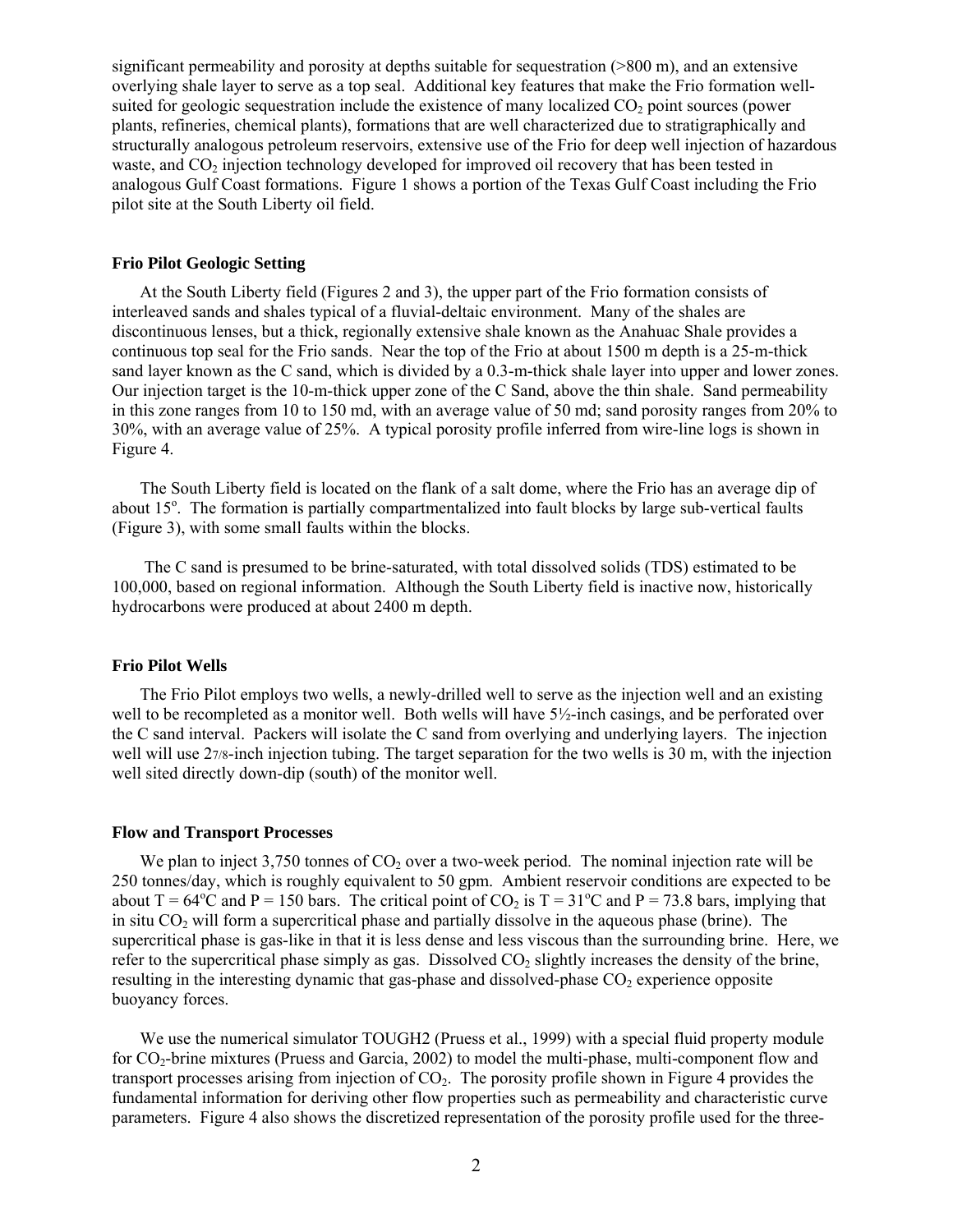dimensional numerical model of the C sand. The model extends laterally over the fault block shown in Figure 3.

In the subsurface,  $CO<sub>2</sub>$  moves under the combined effects of pressure gradients and gravity away from the injection well. Based on numerical simulations, it is expected to reach the monitor well in 3-6 days. Figure 5 shows the modeled initial pressure distribution and Figure 6 shows a series of snapshots of the gas-phase  $CO<sub>2</sub>$  plume during the 15-day injection period.

### **Overview of Frio Pilot Monitoring**

The monitoring for the Frio pilot can be divided into four categories: hydrological, geochemical, geophysical, and surface. Hydrological monitoring encompasses pressure and flow-rate measurements. Geochemical monitoring includes collection of both down-hole and surface samples from the wells. An on-site portable quadrupole mass spectrometer will be used for real-time analysis of collected samples, to provide preliminary results and temporal guidance on sampling for off-site laboratory analyses. Further details of hydrological and geochemical monitoring programs are given in the following two sections.

Geophysical monitoring includes the following three components: a neutron probe placed in the monitor well to identify the arrival of the gas-phase  $CO<sub>2</sub>$  plume; cross-well seismic surveys using the injection and monitor wells, conducted before and after  $CO<sub>2</sub>$  injection, to study the distribution of  $CO<sub>2</sub>$  in the plane of the two wells; and vertical seismic profiling (VSP), conducted after  $CO<sub>2</sub>$  injection to investigate the spatial distribution of the  $CO<sub>2</sub>$  plume.

 Surface monitoring searches for evidence of leakage (to the shallow subsurface and seepage out of the ground (Oldenburg and Lewicki, 2003). The surface monitoring program for the Frio pilot will collect soil-gas samples, measure  $CO<sub>2</sub>$  soil flux, and  $CO<sub>2</sub>$  soil-gas concentration profiles with depth. Sample collection locations will focus on two types of potential leakage pathways: man-made structures such as damaged or abandoned wells, and natural geological features such as faults and outcrops. Because  $CO<sub>2</sub>$  from the Frio pilot is not expected to reach the surface, it is critical to do pre- $CO<sub>2</sub>$  baseline monitoring to identify the  $CO<sub>2</sub>$  signature of naturally-occurring processes.

## **Monitoring Prior to CO<sub>2</sub> Injection - Site Characterization Activities**

The site-characterization goals of pressure-transient testing are to estimate single-phase flow properties, test for hydraulic connectivity between wells, characterize boundaries, and analyze the ambient phase conditions within the formation. Figure 7 shows the pressure-transient response at both wells when fluid is produced from the injection well at a rate of 45 gpm. To analyze the effect of different assumptions about flow across faults, three different cases are considered for the small fault to the north of the wells (other faults bounding the compartment (Figure 3) are far enough away so that their flow properties do not significantly affect a few-day-long well test):

- Fault is closed (a no-flow boundary)
- Fault is absent
- Fault is open (a constant-pressure boundary)

The different fault assumptions have a small effect on the late-time portion of the pressure transient, with the closed fault producing the largest pressure response and the open fault producing the smallest. Removing the thin shale layer within the C sand has a bigger effect on the pressure response, decreasing it by about 2-3 bars.

Although the C sand is nominally considered to be brine-saturated, its proximity to petroleum resources makes it possible that dissolved or immobile gas (methane) may be present. The key feature enabling gas to be identified from pressure-transient testing is that it has a much larger compressibility than liquid. If only dissolved gas is present, the initial pressure decrease in response to a pump test will be rapid, reflecting the small compressibility of a pure liquid phase (along with rock compressibility, which is also small). If pressure decreases enough for degassing to occur, the compressibility becomes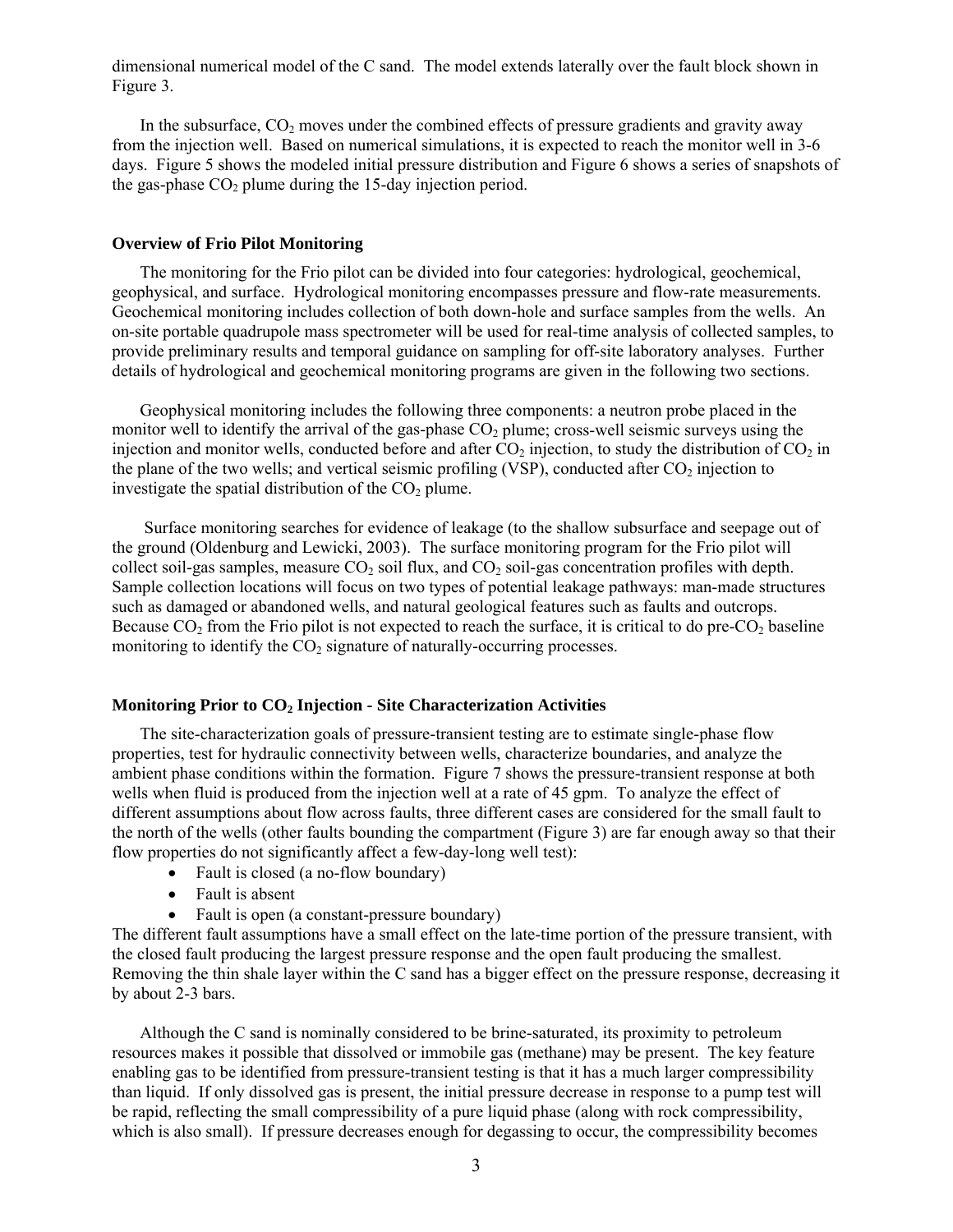much larger, and the pressure response slows correspondingly. If immobile gas is present under ambient conditions, the initial pressure decrease will be slow, and as additional degassing occurs, the response will slow further.

The analysis procedure is as follows. We assume compressibility is additive:

$$
C = C_{r} + S_{l} C_{b} + S_{g} C_{g}
$$

where C is total compressibility, C<sub>r</sub> is rock compressibility, S<sub>l</sub> and S<sub>g</sub> =  $(1 - S_l)$  are liquid- and gas-phase saturations, respectively, and  $C_b$  and  $C_g$  are brine and gas compressibilities, respectively. For an ideal gas,  $C_g = 1/P$ . Using standard analysis techniques, the y-intercept of the late-time portion of a log-linear plot of pressure change as a function of time determines C. With  $C_b$  and  $C_g$  known, we can infer gas saturation under ambient conditions and after degassing has occurred. Figure 8 illustrates the procedure for a hypothetical case with 10% immobile methane ( $S_g = 0.10$ ) originally in place. Early on, before the pressure has decreased enough for much degassing to occur,  $C = 1.4 \times 10^{-8}$  Pa<sup>-1</sup>, 3.5 times bigger than the comparable value for a brine-saturated system, and the corresponding gas saturation is  $S_g = 0.11$ . After about one hour, pressure has decreased enough for substantial degassing to occur around the well, yielding about a factor of two increase in C, and  $S_g = 0.25$ .

In addition to pressure-transient testing, site-characterization activities will include a tracer test, employing a conservative solute (fluorescein) in a balanced doublet (injection rate at the injection well equals pumping rate at the monitor well) to create a steady flow field between the injection and monitor wells. A tracer-test breakthrough curve has three main attributes of interest: the time of first arrival, the peak concentration, and the overall shape of the curve. The time of first arrival determines the velocity through the fastest flow paths. The average time of arrival, in conjunction with the injection rate, permits an estimation of the volume through which the tracer flowed. For a single-phase tracer test, this volume is simply the connected pore space, as measured by the porosity (sometimes denoted the kinematic porosity to emphasize that it measures the volume through which flow occurs). For a multi-phase tracer test (essentially what we are doing when we inject  $CO<sub>2</sub>$ ), this flow volume is measured by the product of porosity and tracer-phase saturation (the saturation of the phase in which the tracer exists). Thus, in order to infer mean gas saturation from gas-phase  $CO<sub>2</sub>$  arrival, we need to have an independent estimate of porosity, hence the motivation for the single-phase tracer test. Additionally, the overall shape of the breakthrough curve provides information on the distribution of flow paths (for example, uniform versus strongly preferential flow). If breakthrough curve shape differs between single-phase and multi-phase tracer tests, this provides us with information on the changes in flow paths arising from multi-phase effects.

Figure 9 shows the modeled response for a tracer test sequence consisting of:

- Days 0-2: pump at monitor well
- Days 2-4 pump and inject as a balanced doublet, establish steady flow field
- Day 4: add tracer slug at injection well
- Day 4 onward: record breakthrough curve (BTC) at monitor well

Results suggest that initial tracer breakthrough will be rapid, occurring within several days. Different assumptions about flow conditions at the small fault north of wells do not affect results strongly.

The final component of site-characterization activities is to collect minimally disturbed down-hole samples, in order to establish baseline geochemistry. An understanding of in situ conditions will help determine the optimal tracers to accompany  $CO<sub>2</sub>$  injection.

### **Monitoring During CO<sub>2</sub> Injection**

Continuous hydrologic monitoring (pressure and flow rate) will occur at both the injection and monitor wells to estimate two-phase flow properties and help track the movement of the injected  $CO<sub>2</sub>$ plume. Geochemical sampling at the monitor well will provide direct evidence of breakthrough of  $CO<sub>2</sub>$ and tracers. Moreover,  $CO_2$ -charged water acts as a weak acid, and reacts to some extent with the minerals in the aquifer, producing a distinct chemical signature in the water collected at the monitor well.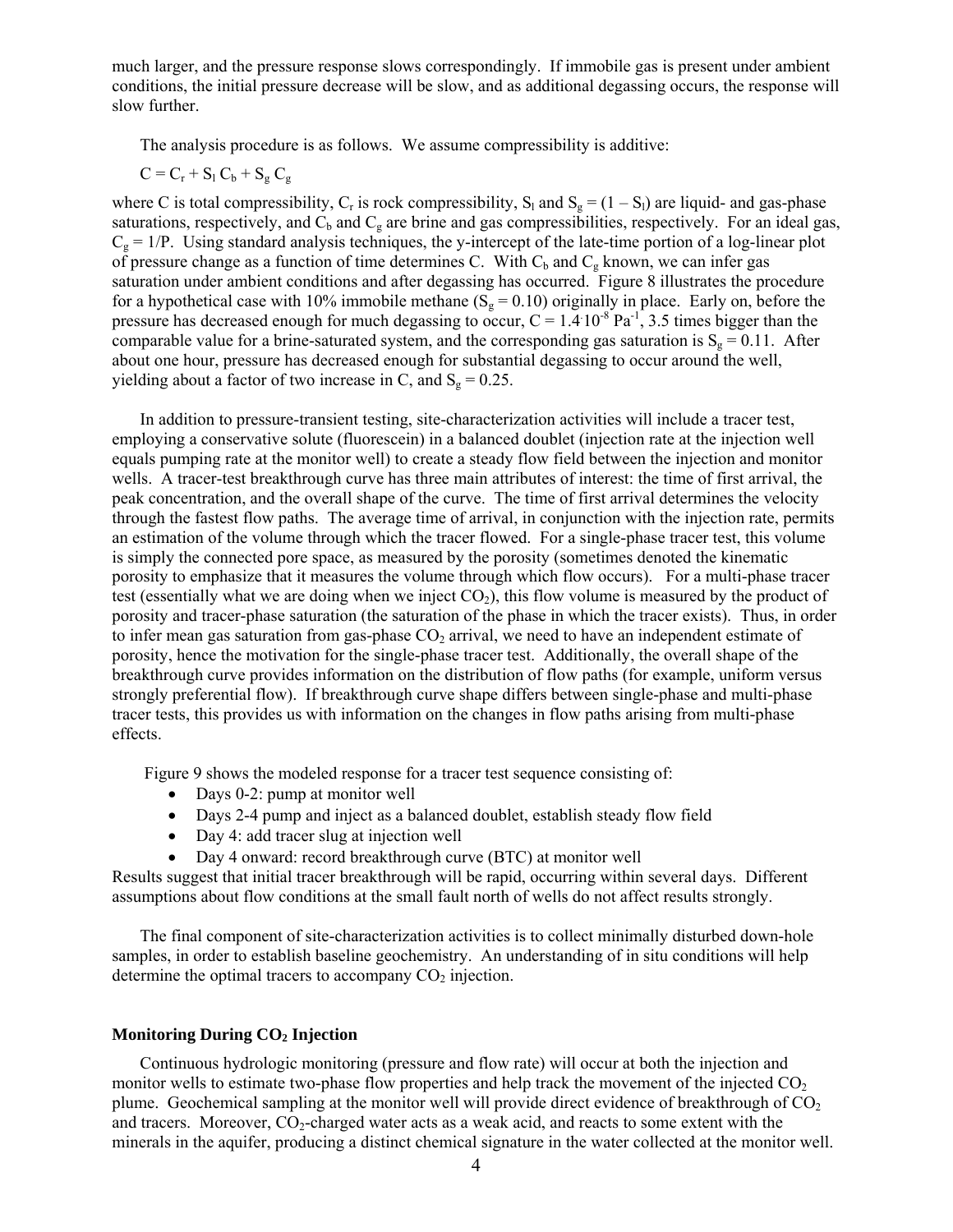We plan to add a unique tracer to all fluids that are introduced into the subsurface as part of the pilot test (CO2, drilling mud, well-completion cement, etc). Thus, collected samples will contain an easily detectable signature, facilitating a reconstruction of fluid movement and interactions. A novel smalldiameter u-tube sampling system with a down-hole check-valve will be deployed to produce samples at the surface. A high-pressure separator and manifold at the surface will allow independent analysis of liquid and gaseous components. This sampling system will be augmented by collecting periodic downhole samples. The main criterion for sampling methodology is to allow accurate recreation of down-hole conditions. Real-time tracer analysis will be performed at the surface using a portable quadrupole mass spectrometer.

The proposed  $CO<sub>2</sub>$  injection schedule consists of several periods of constant-rate injection interspersed with rest periods in which injection and monitor-well pumping are halted. The pressuretransient response to the cessation and resumption of injection will reflect two-phase conditions around the injection well, and by modeling them we hope to learn more about two-phase flow processes. The present plan is to incorporate two distinct rest periods, one early in the injection schedule, when the twophase  $CO<sub>2</sub>$  plume is small, and another late in the injection schedule, when the plume is large, so that the pressure-transients for different two-phase volumes can be compared.

Results of numerical simulations considering a simpler injection schedule with just one rest period (four days injection, two days of rest, eleven days of injection) are shown in Figures 10 and 11. Two cases are considered, assuming different values of residual phase saturations. Residual gas saturation plays a strong role in controlling two-phase flow processes, as discussed further in the next section. The models predict that dissolved  $CO<sub>2</sub>$  reaches the monitor well in two to three days for both cases, before the rest period begins. For Case 1, the gas-phase  $CO<sub>2</sub>$  lags behind the dissolved phase, and does not reach the monitor well until after injection resumes after the rest period (the net transit time is five to six days). In contrast, for Case 2, the gas-phase  $CO<sub>2</sub>$  follows the dissolved phase closely, reaching the monitor well in about three days. Note that after the gas phase arrives at the monitor well, the flowing fraction of gas phase (down hole, at the sand face) does not equal the in situ gas saturation, because flow depends on fluid mobility rather than saturation.

### **Fundamental Information from Hydrological and Geochemical Monitoring**

Two-phase flow processes (i.e., how two phases interact and interfere) for the supercritical  $CO<sub>2</sub>$ /native brine system are poorly understood. Mathematical models use relative permeability and capillary pressure functions to account for two-phase flow processes, and the appropriate functional forms and parameters for these functions must be provided. In particular, residual gas saturation (the saturation below which the gas phase is immobile) has a strong impact on  $CO<sub>2</sub>$  plume behavior. For example, for the results shown in Figures 10 and 11, Case 1 uses a residual gas saturation of  $S_{gr} = 0.24$ , whereas Case 2 uses  $S_{gr} = 0.05$ . Figure 12 shows the relative permeability curves corresponding to these values of  $S_{gr}$ . The domain of saturation over which the gas-phase  $CO<sub>2</sub>$  plume has significant mobility differs greatly for the two cases: for Case 1 the gas-phase becomes mobile at lower values of liquid saturation  $S<sub>l</sub>$  than for Case 2, corresponding to higher values of gas saturation  $S_g$ . Thus, more gas-phase  $CO_2$  must be added to the system for the Case 1 plume to move as readily as the Case 2 plume. The net result is a more compact  $CO<sub>2</sub>$  plume with a higher value of gas saturation S<sub>g</sub> for Case 1, which does not move away from the injection well as rapidly as for Case 2, yielding a later arrival time at the monitor well.

Residual phase saturation depends in part on features of pore-scale geometry and on the wettability of the fluids present, and as such is amenable to laboratory-scale studies using core samples. However, core-scale studies cannot predict how the different phases will interact and interfere at the field scale, where larger-scale aspects of geologic heterogeneity come into play. Thus, to obtain reliable values for residual gas saturation, we have to study field-scale behavior. The Frio pilot provides us with three opportunities to do just this:

- Comparison of pressure-transients during single-phase well-tests and during  $CO<sub>2</sub>$  injection,
- Comparison of breakthrough curves for single-phase tracer test and  $CO<sub>2</sub>$ ,
- Comparison of breakthrough curves for  $CO<sub>2</sub>$  and co-injected tracers.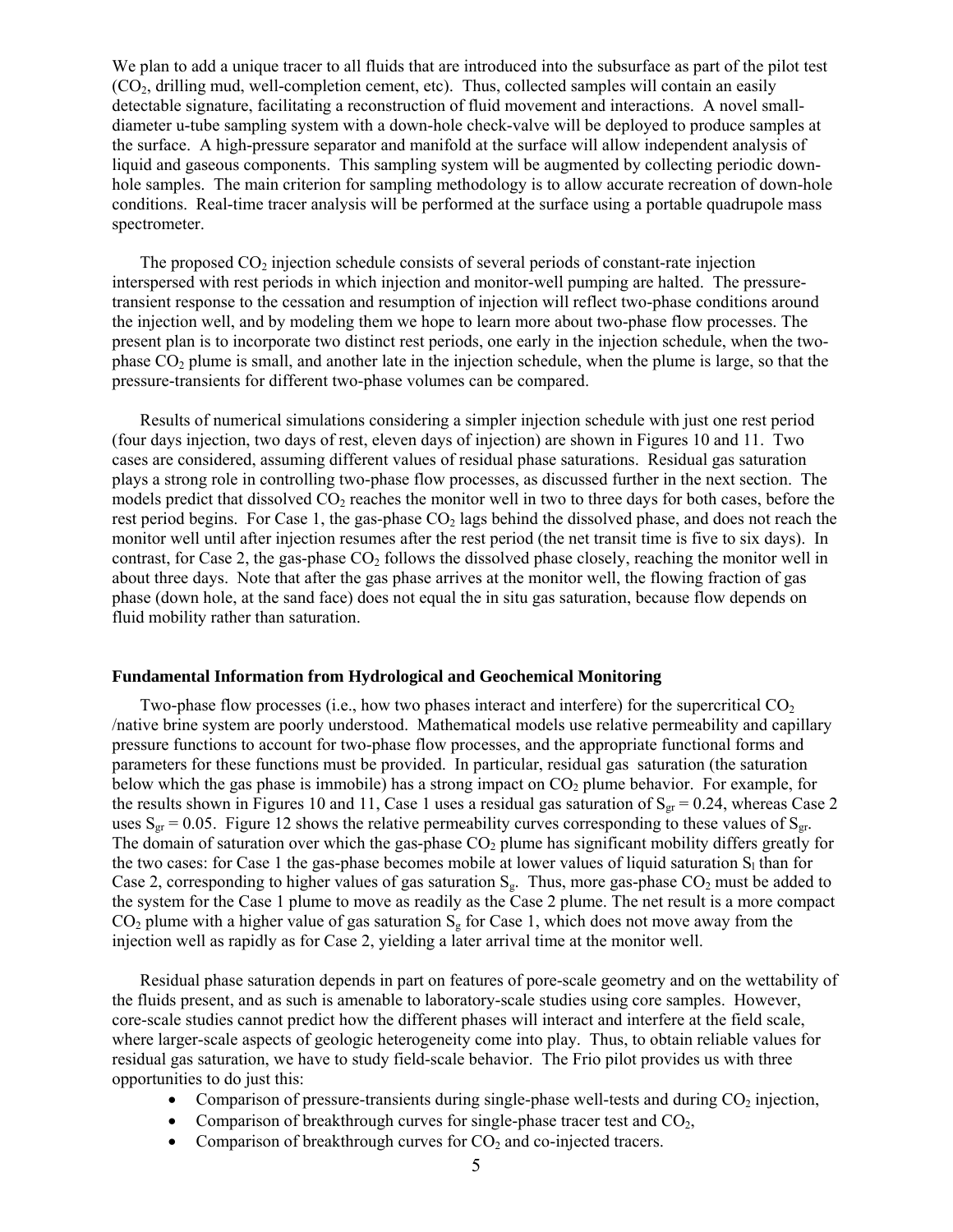In addition to enabling us to better understand the two-phase flow processes occurring during the pilot test, developing an improved understanding of how residual phase saturation impacts  $CO<sub>2</sub>$  plume evolution has important ramifications for developing successful strategies for sequestration in general. Note from Figures 10 and 11 that the gas saturation within the  $CO<sub>2</sub>$  plume is significantly higher for Case 1 than for Case 2. Gas saturation essentially describes how efficiently the  $CO<sub>2</sub>$  is stored in the pore spaces (with the remainder of the pore space  $(S_1 = 1 - S_g)$  remaining brine-filled). Thus it impacts directly the capacity of the subsurface to store  $CO<sub>2</sub>$ . Even more importantly, differences in residual gas saturation control differences in the long-term mobility of the  $CO<sub>2</sub>$  plume. Figures 13 and 14 show the results of long-term numerical simulations following the Frio pilot fifteen-day  $CO<sub>2</sub>$  injection period, for Cases 1 and 2. The difference in plume mobility is striking. For Case 1, the plume becomes essentially immobile soon after injection ceases, and the plume spreads enough for  $S_g$  to drop to  $S_{gr}$ . In contrast, for Case 2 the plume remains mobile for long times, moving upward through the formation in response to buoyancy forces. As the plume moves, the gas contacts more brine, enabling more  $CO<sub>2</sub>$  to dissolve.

Both Case 1 and Case 2 may represent successful sequestration strategies: in Case 1, we have a "sticky" plume that remains trapped in place, whereas in Case 2, we have a "slippery" plume that gradually dissolves as it moves. However, in order to assess subsurface capacity for storage and risks involved with different kinds of plumes, we must know which scenario is likely to develop for given geological conditions. The hydrological and geochemical monitoring for the Frio pilot will provide the basis for analyses aimed at that very issue.

### **Acknowledgement**

We thank Curt Oldenburg and Kenzi Karasaki for their careful reviews of this paper. This work was supported as part of the GeoSeq project by the Assistant Secretary for Fossil Energy, Office of Coal and Power Systems and the Office of Natural Gas and Petroleum Technology, through the National Energy Technology Laboratory; and the Director, Office of Science, Office of Basic Energy Sciences, of the U.S. Department of Energy under Contract No. DE-AC03-76SF00098.

### **References**

Hovorka, S.D., M.L. Romero, A.G. Warne, W.A. Ambrose, T.A. Trembley, R.H. Treviño, and D. Sasson, Sequestration of greenhouse gases in brine formations, http://www.beg.utexas.edu/CO2/, 2000.

Hovorka, S.D., M.H. Holtz, L.R. Myer, and C. Doughty, Frio brine pilot carbon sequestration project – status report, Third Annual Conference on Carbon Sequestration, National Energy Technology Laboratory, Alexandria, Virginia, May 3-6, 2004.

Oldenburg, C.M. and J.L. Lewicki, Near-surface monitoring strategies for geologic carbon dioxide storage verification, LBNL-54089, Lawrence Berkeley National Laboratory, Berkeley, California, 2003.

Pruess, K., C.M. Oldenburg, and G.J. Moridis, TOUGH2 user's guide, Version 2.0, Rep. LBNL-43134, Lawrence Berkeley National Laboratory, Berkeley, California, 1999.

Pruess, K. and J. García, Multiphase flow dynamics during CO2 injection into saline aquifers, *Environmental Geology,* 42, 282 - 295, 2002.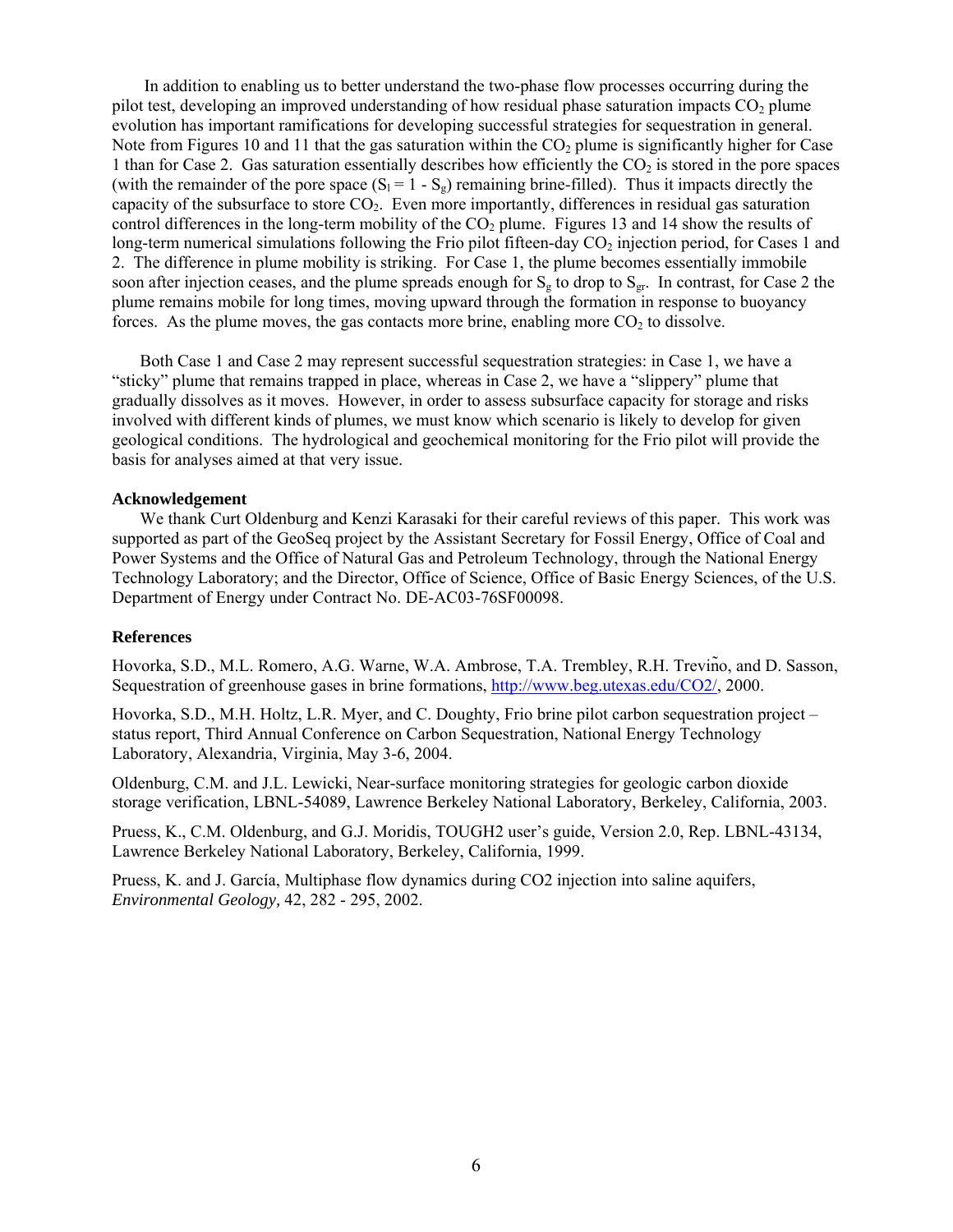

Figure 1. The Texas Gulf Coast including the Frio pilot site at the South Liberty field.



Figure 2. North-South cross-section through the upper part of the Frio formation at the pilot site at the South Liberty field, showing the target C sand, the overlying A and B sands, and the regional seal formed by the Anahuac shale.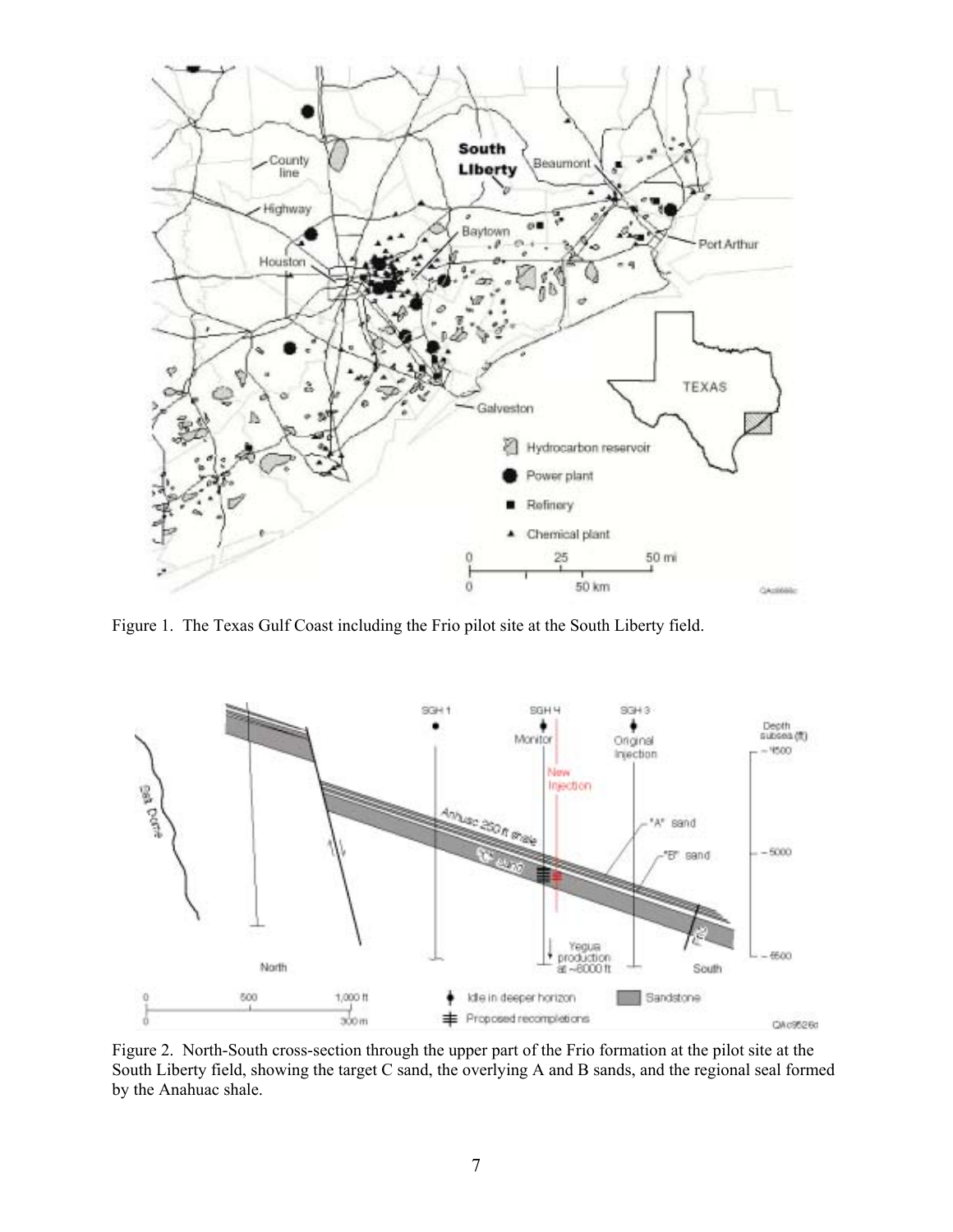

Figure 3. Plan view of the Frio pilot site at the South Liberty field, showing the compartmentalizing faults and their representation as no-flow boundaries in the numerical model.



Figure 4. Porosity versus depth profile for the monitor well, and the grid-averaged values used for the numerical model. The  $CO<sub>2</sub>$  injection interval is at 1530-1540 m depth.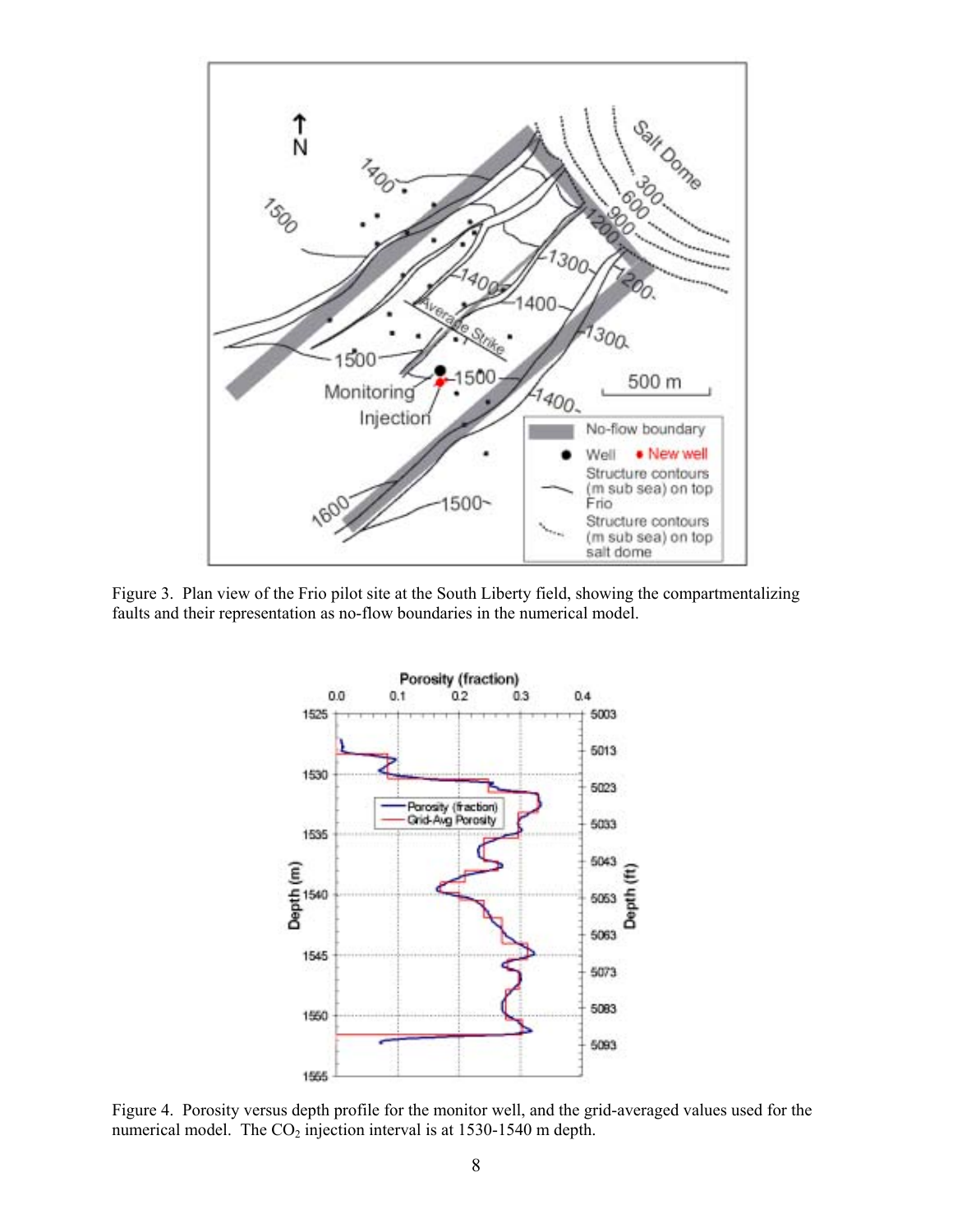

Figure 5. Cut-away view of the initial pressure distribution in the model of the C sand at the Frio pilot site. The cut exposes the line between the injection and monitor wells, and then follows the small fault to the north of the wells.



Figure 6. Cut-away view of the modeled gas saturation  $(S_g)$  distributions in the C sand at a series of times during the two-week  $CO_2$  injection period. The top three meters of the C sand are removed to enable the maximum extent of the  $CO<sub>2</sub>$  plume to be shown.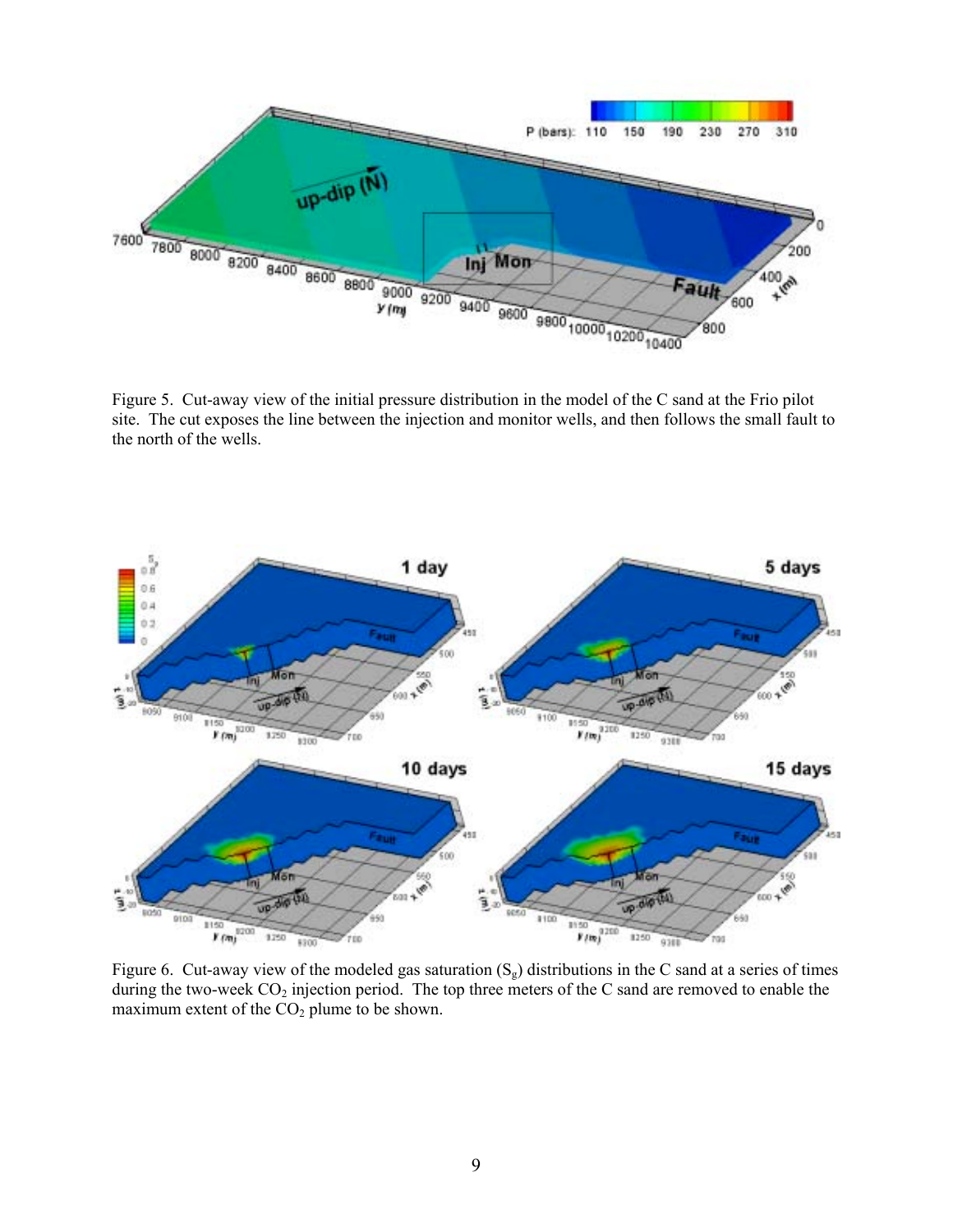

Figure 7. Modeled pressure-transient response during a site-characterization pump test. The pressure response to pumping at the injection well is shown for three different assumptions about the flow properties of the small fault to the north of the wells and assuming there is no thin shale layer within the C sand.



Figure 8. Radial-model pressure-transient response illustrating the curve-fitting technique used to infer the value of effective formation compressibility.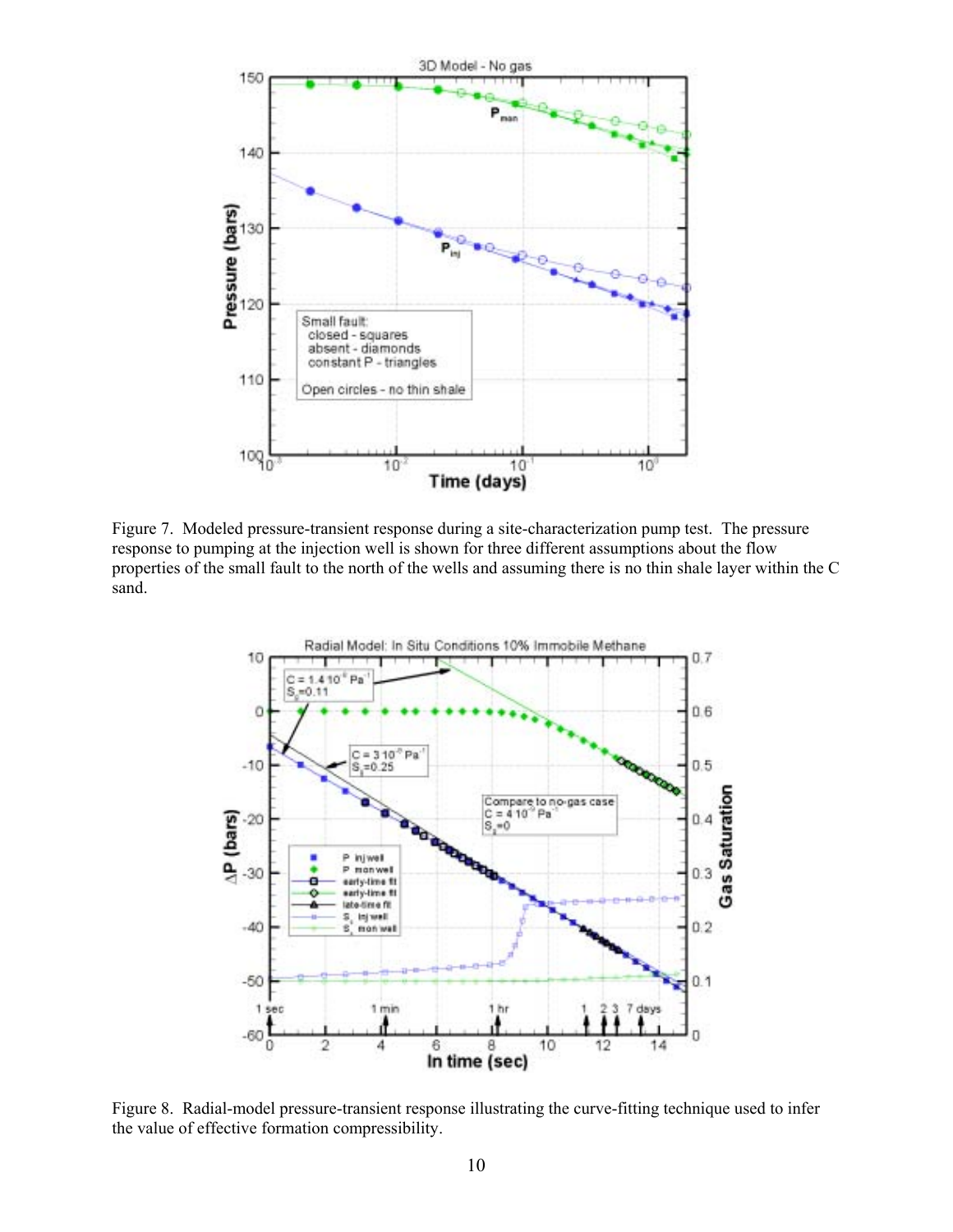

Figure 9. Modeled pressure (P) and concentration (X) response to the site-characterization tracer test.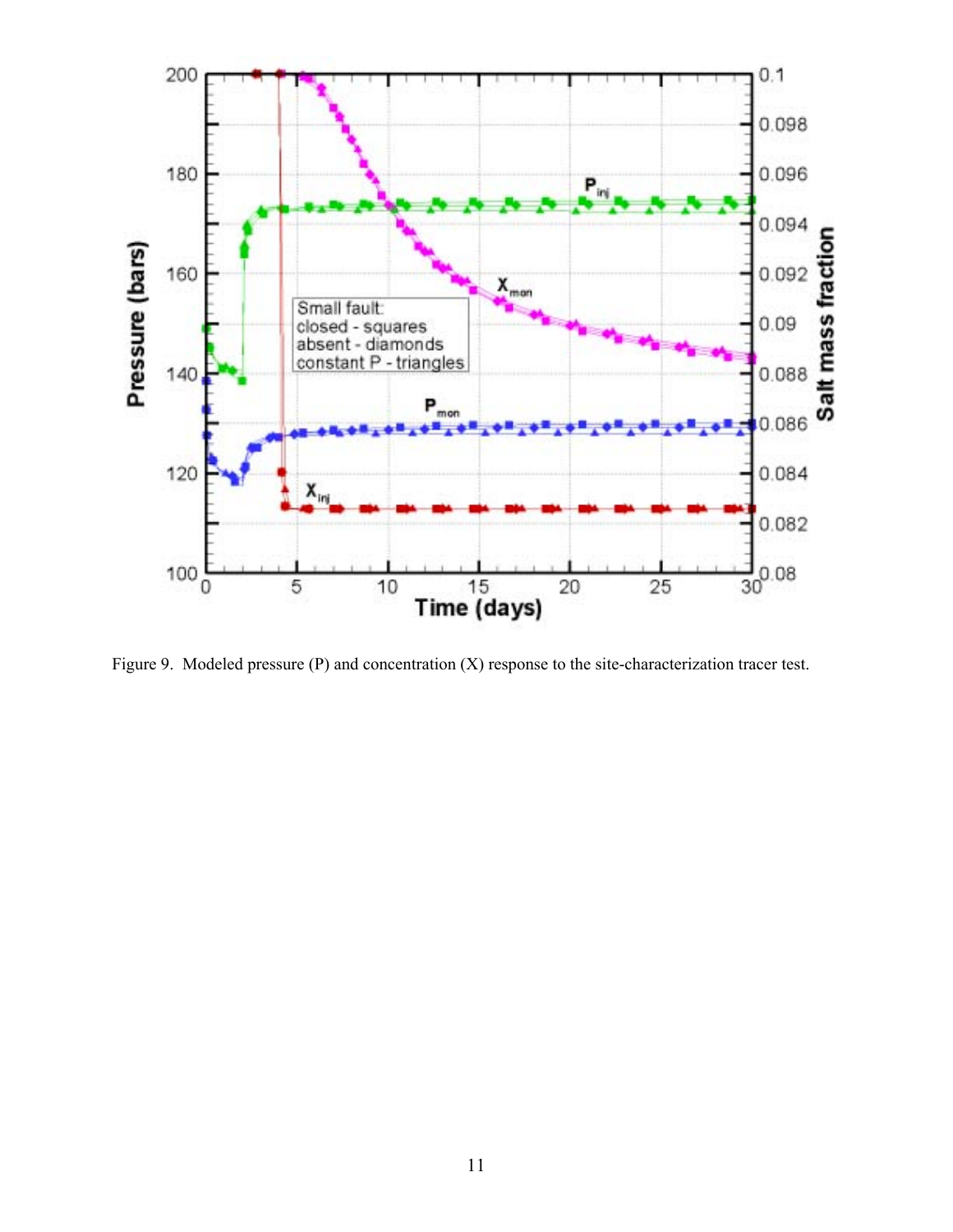

Figure 10. Modeled pressure (P), gas saturation  $(S_g)$ , and dissolved  $CO_2$  mass fraction (X<sub>CO2L</sub>) during a 15-day CO2 injection period containing a two-day rest, for Case 1. The flowing fraction of gas at the monitor well is also shown.



Figure 11. Modeled pressure (P), gas saturation  $(S_g)$ , and dissolved  $CO_2$  mass fraction  $(X_{CO2L})$  during a 15-day CO2 injection period containing a two-day rest, for Case 2. The flowing fraction of gas at the monitor well is also shown.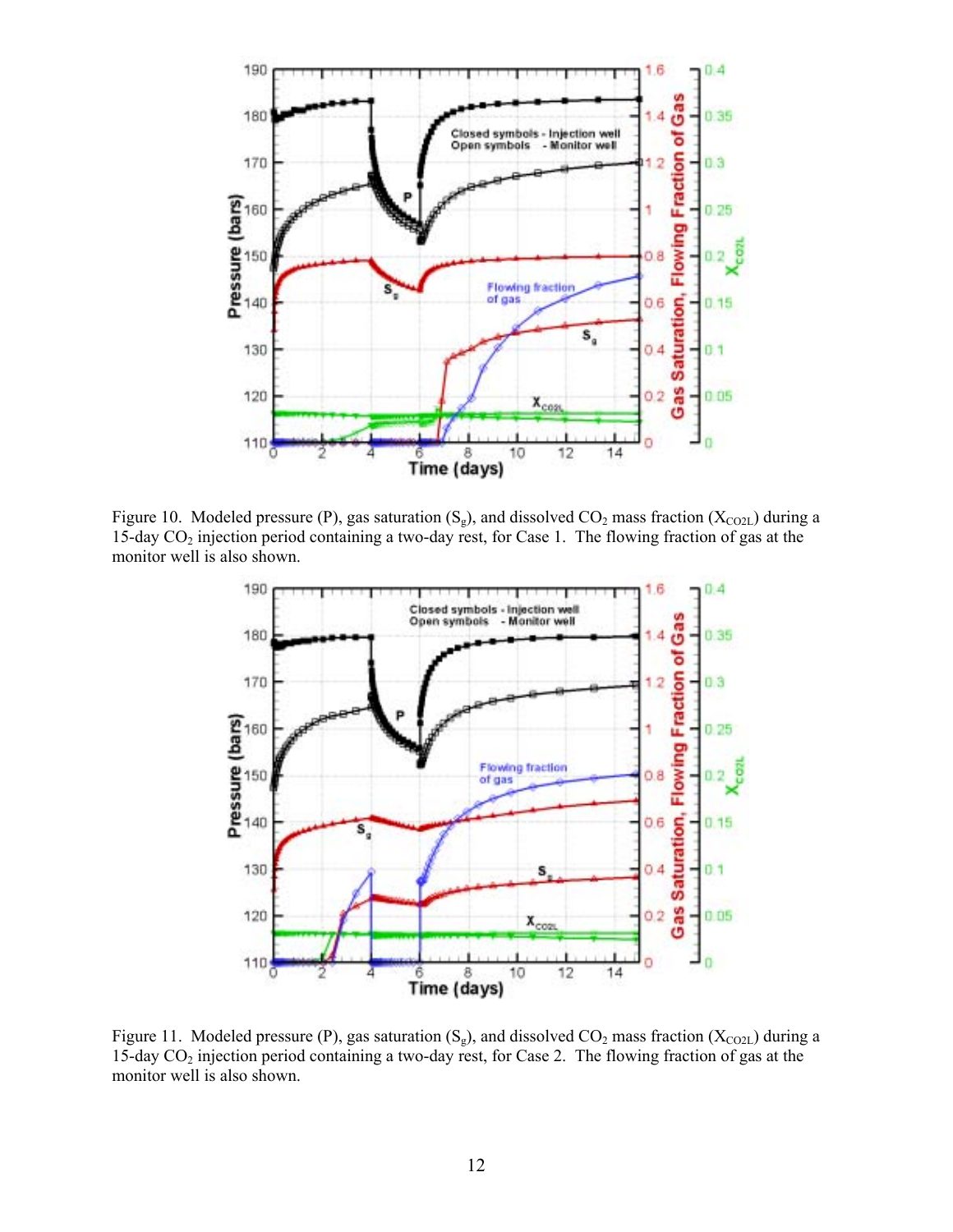

Figure 12. Relative permeability functions with the different values of residual phase saturation used for Case 1 and Case 2 models.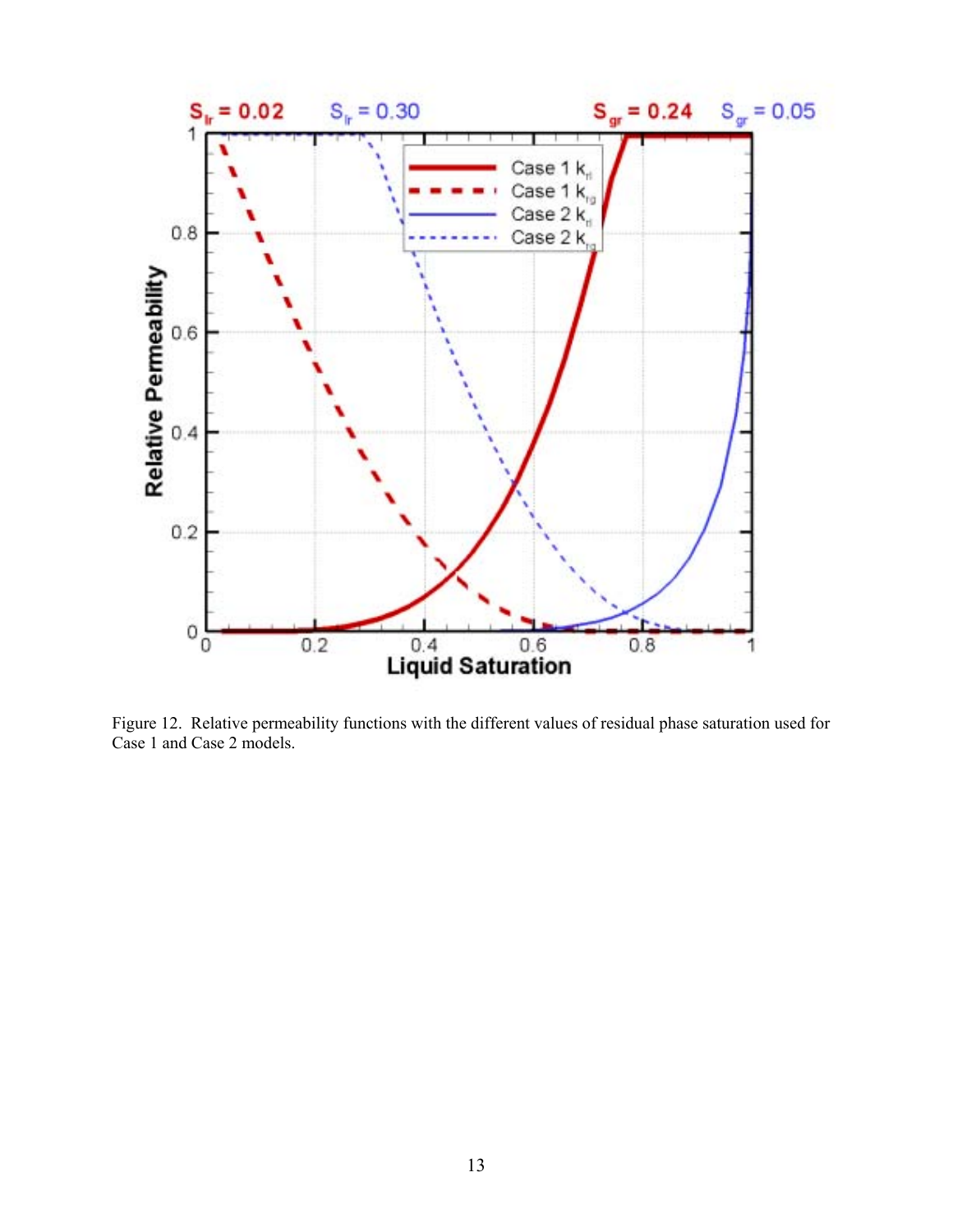

Figure 13. Cut-away view of the modeled gas saturation distributions in the C sand at different times after the 15-day CO<sub>2</sub> injection period has ended, for Case 1. The top two meters of the C sand are removed to enable the maximum extent of the CO<sub>2</sub> plume to be shown.